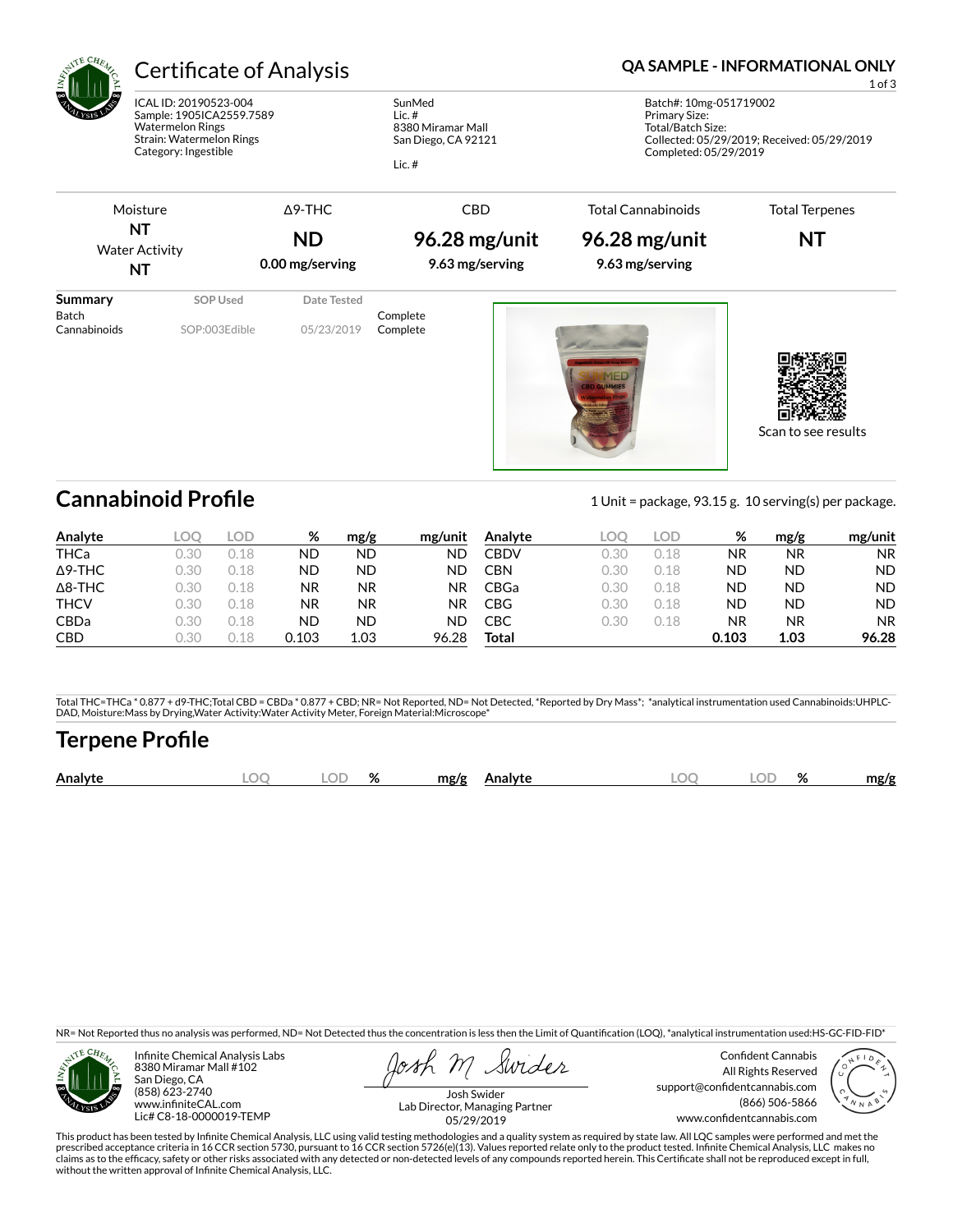

ICAL ID: 20190523-004 Sample: 1905ICA2559.7589 Watermelon Rings Strain: Watermelon Rings Category: Ingestible

SunMed Lic. # 8380 Miramar Mall San Diego, CA 92121

Lic. #

### Certificate of Analysis **Certificate of Analysis QA SAMPLE - INFORMATIONAL ONLY**

Batch#: 10mg-051719002 Primary Size: Total/Batch Size: Collected: 05/29/2019; Received: 05/29/2019 Completed: 05/29/2019

2 of 3

# **Residual Solvent Analysis**

| Category 1 | OC. | LOD | Limit | <b>Status</b> | Category 2 | LOO | LOD | ∟imit | Status | Category 2 | OO | ∟OD | ∟imit | Status |
|------------|-----|-----|-------|---------------|------------|-----|-----|-------|--------|------------|----|-----|-------|--------|
|            |     |     |       |               |            |     |     |       |        |            |    |     |       |        |

NR= Not Reported thus no analysis was performed, ND= Not Detected thus the concentration is less then the Limit of Quantification (LOQ) ,\*analytical instrumentation used=HS-GC-FID-FID\*

# **Heavy Metal Screening**

| $\sim$<br>∼<br>$\sim$ | OF<br>◡◡ | Limit | Status |
|-----------------------|----------|-------|--------|
|                       |          |       |        |

NR= Not Reported thus no analysis was performed, ND= Not Detected thus the concentration is less then the Limit of Quantification (LOQ), \*analytical instrumentation used:ICP-MS\*

### **Microbiological Screening**

| ารนIน |
|-------|
|-------|

ND=Not Detected; \*analytical instrumentation used:qPCR\*



Infinite Chemical Analysis Labs 8380 Miramar Mall #102 San Diego, CA (858) 623-2740 www.infiniteCAL.com Lic# C8-18-0000019-TEMP

Josh M Swider

Confident Cannabis All Rights Reserved support@confidentcannabis.com (866) 506-5866 www.confidentcannabis.com



Josh Swider Lab Director, Managing Partner 05/29/2019

This product has been tested by Infinite Chemical Analysis, LLC using valid testing methodologies and a quality system as required by state law. All LQC samples were performed and met the prescribed acceptance criteria in 16 CCR section 5730, pursuant to 16 CCR section 5726(e)(13). Values reported relate only to the product tested. Infinite Chemical Analysis, LLC makes no<br>claims as to the efficacy, safety o without the written approval of Infinite Chemical Analysis, LLC.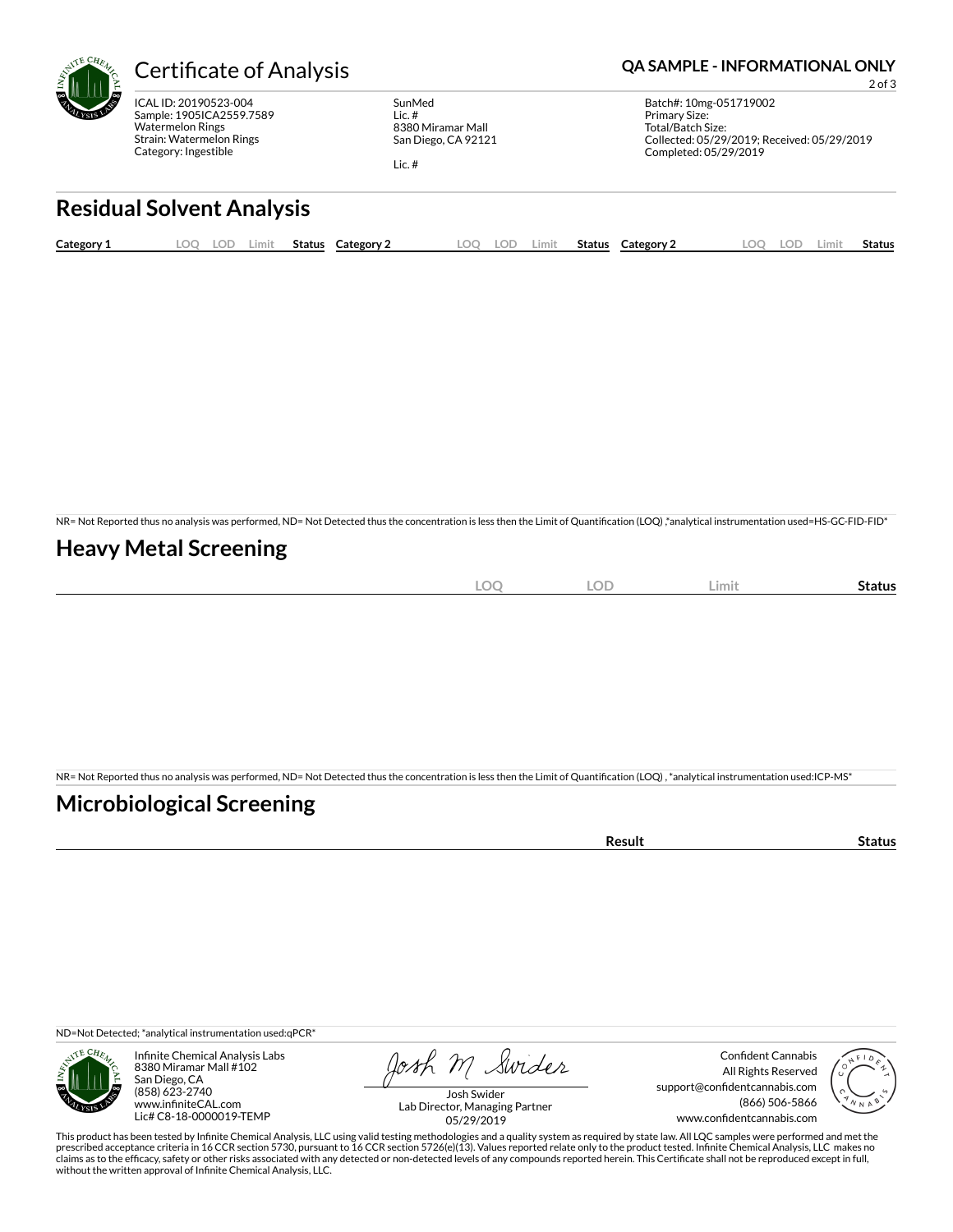

ICAL ID: 20190523-004 Sample: 1905ICA2559.7589 Watermelon Rings Strain: Watermelon Rings Category: Ingestible

SunMed Lic. # 8380 Miramar Mall San Diego, CA 92121

Lic. #

## Certificate of Analysis **Certificate of Analysis QA SAMPLE - INFORMATIONAL ONLY**

3 of 3

Batch#: 10mg-051719002 Primary Size: Total/Batch Size: Collected: 05/29/2019; Received: 05/29/2019 Completed: 05/29/2019

# Chemical Residue Screening

| Category 1 | ے اس | $\bigcap$ | <b>Status</b> | <b>Mycotoxins</b> | .OC | nг | .imit | Status |
|------------|------|-----------|---------------|-------------------|-----|----|-------|--------|
|            |      |           |               |                   |     |    |       |        |

| Category 2 | LOC | ∠imit | Status | Category 2 | ററ | ЭĽ | .imit | <b>Status</b> |
|------------|-----|-------|--------|------------|----|----|-------|---------------|
|            |     |       |        |            |    |    |       |               |

#### Unknown Analyte(s):

NR= Not Reported thus no analysis was performed, ND= Not Detected thus the concentration is less then the Limit of Quantification (LOQ), \*analytical instrumentation used:LC-MSMS & GC-MSMS\*



Infinite Chemical Analysis Labs 8380 Miramar Mall #102 San Diego, CA (858) 623-2740 www.infiniteCAL.com Lic# C8-18-0000019-TEMP

losh m Swider

Confident Cannabis All Rights Reserved support@confidentcannabis.com (866) 506-5866 www.confidentcannabis.com



Josh Swider Lab Director, Managing Partner 05/29/2019

This product has been tested by Infinite Chemical Analysis, LLC using valid testing methodologies and a quality system as required by state law. All LQC samples were performed and met the<br>prescribed acceptance criteria in without the written approval of Infinite Chemical Analysis, LLC.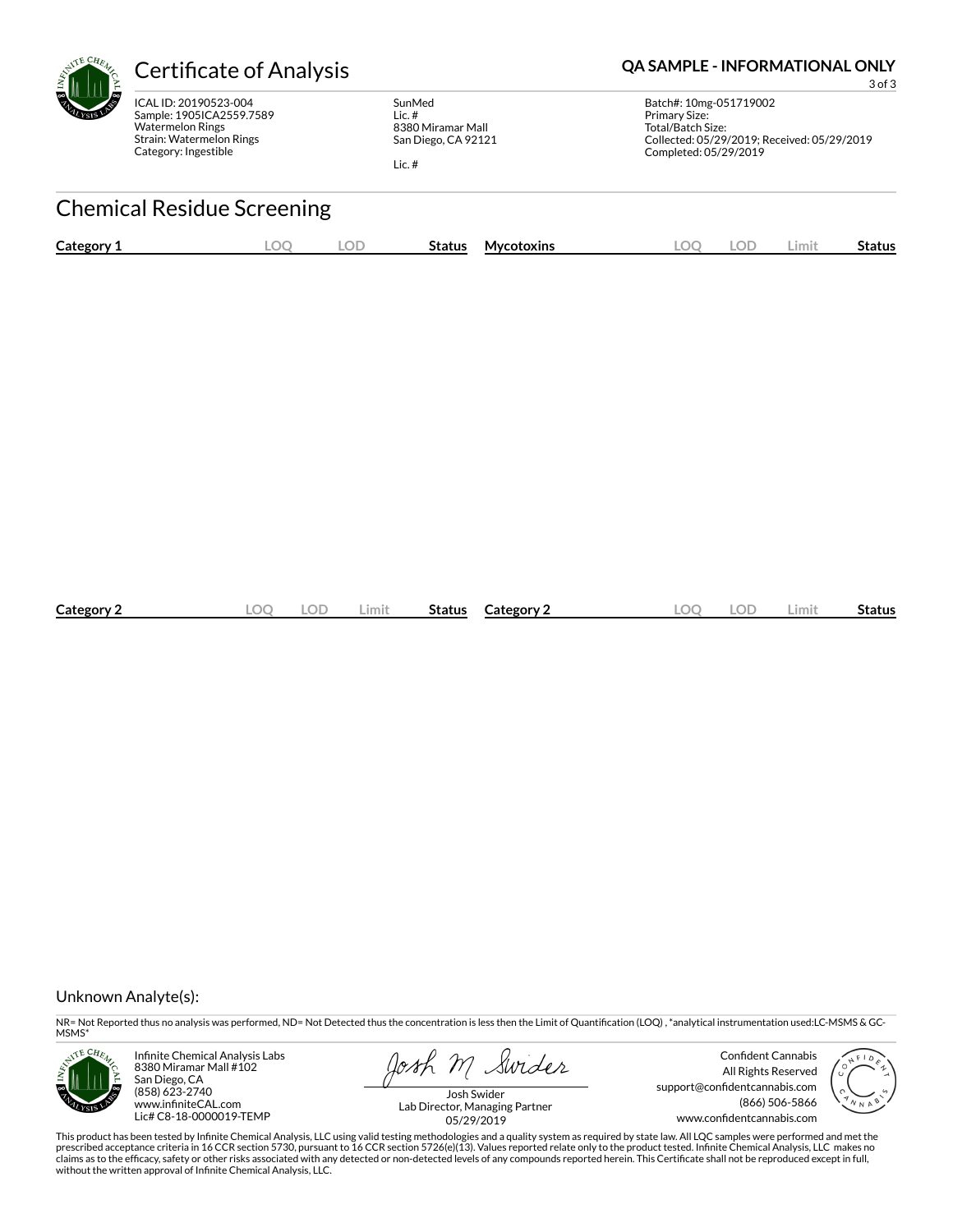| <b>ATE CHEA</b>                                                            | <b>Certificate of Analysis</b>                                                                                                   |                                                              |                              |                                          | <b>QA SAMPLE - INFORMATIONAL ONLY</b><br>1 of 3                                                                                                                                  |                                             |      |  |  |  |  |  |
|----------------------------------------------------------------------------|----------------------------------------------------------------------------------------------------------------------------------|--------------------------------------------------------------|------------------------------|------------------------------------------|----------------------------------------------------------------------------------------------------------------------------------------------------------------------------------|---------------------------------------------|------|--|--|--|--|--|
|                                                                            | ICAL ID: 20190520-081<br>Sample: 1905ICA2559.7595<br><b>Watermelon Rings</b><br>Strain: Watermelon Rings<br>Category: Ingestible |                                                              | SunMed<br>Lic.#<br>Lic.#     | 8380 Miramar Mall<br>San Diego, CA 92121 | Batch#: 10mg_051719002<br>Primary Size:<br>Total/Batch Size:<br>Completed: 05/29/2019                                                                                            | Collected: 05/29/2019; Received: 05/29/2019 |      |  |  |  |  |  |
|                                                                            | Moisture                                                                                                                         | $\Delta$ 9-THC                                               |                              | CBD                                      | <b>Total Cannabinoids</b>                                                                                                                                                        | <b>Total Terpenes</b>                       |      |  |  |  |  |  |
|                                                                            | <b>NT</b><br><b>Water Activity</b><br><b>NT</b>                                                                                  | <b>NT</b>                                                    |                              | <b>NT</b>                                | <b>NT</b>                                                                                                                                                                        | <b>NT</b>                                   |      |  |  |  |  |  |
| <b>Summary</b><br>Batch<br>Microbials<br>Pesticides<br><b>Heavy Metals</b> | <b>SOP Used</b><br>SOP:qpcrone<br>PEST.002 Edible<br>SOP:HM001                                                                   | <b>Date Tested</b><br>05/22/2019<br>05/21/2019<br>05/21/2019 | Pass<br>Pass<br>Pass<br>Pass |                                          |                                                                                                                                                                                  | Scan to see results                         |      |  |  |  |  |  |
|                                                                            | <b>Cannabinoid Profile</b>                                                                                                       |                                                              |                              |                                          |                                                                                                                                                                                  |                                             |      |  |  |  |  |  |
| Analyte                                                                    | <b>LOO</b>                                                                                                                       | <b>LOD</b>                                                   | %                            | Analyte<br>mg/g                          | <b>LOO</b>                                                                                                                                                                       | $\%$<br><b>LOD</b>                          | mg/g |  |  |  |  |  |
|                                                                            |                                                                                                                                  |                                                              |                              |                                          | Total THC=THCa * 0.877 + d9-THC;Total CBD = CBDa * 0.877 + CBD; NR= Not Reported, ND= Not Detected, *Reported by Dry Mass*; *analytical instrumentation used Cannabinoids:UHPLC- |                                             |      |  |  |  |  |  |

Total THC=THCa \* 0.877 + d9-THC;Total CBD = CBDa \* 0.877 + CBD; NR= Not Reported, ND= Not Detected, \*Reported by Dry Mass\*; \*analytical instrumentation used Cannabinoids:UHPLC-<br>DAD, Moisture:Mass by Drying,Water Activity:W

# **Terpene Profile Analyte LOQ LOD % mg/g Analyte LOQ LOD % mg/g**

NR= Not Reported thus no analysis was performed, ND= Not Detected thus the concentration is less then the Limit of Quantification (LOQ), \*analytical instrumentation used:HS-GC-FID-FID\*



Infinite Chemical Analysis Labs 8380 Miramar Mall #102 San Diego, CA (858) 623-2740 www.infiniteCAL.com Lic# C8-18-0000019-TEMP

Swider

Confident Cannabis All Rights Reserved support@confidentcannabis.com (866) 506-5866 www.confidentcannabis.com



Josh Swider Lab Director, Managing Partner 05/29/2019

This product has been tested by Infinite Chemical Analysis, LLC using valid testing methodologies and a quality system as required by state law. All LQC samples were performed and met the<br>prescribed acceptance criteria in without the written approval of Infinite Chemical Analysis, LLC.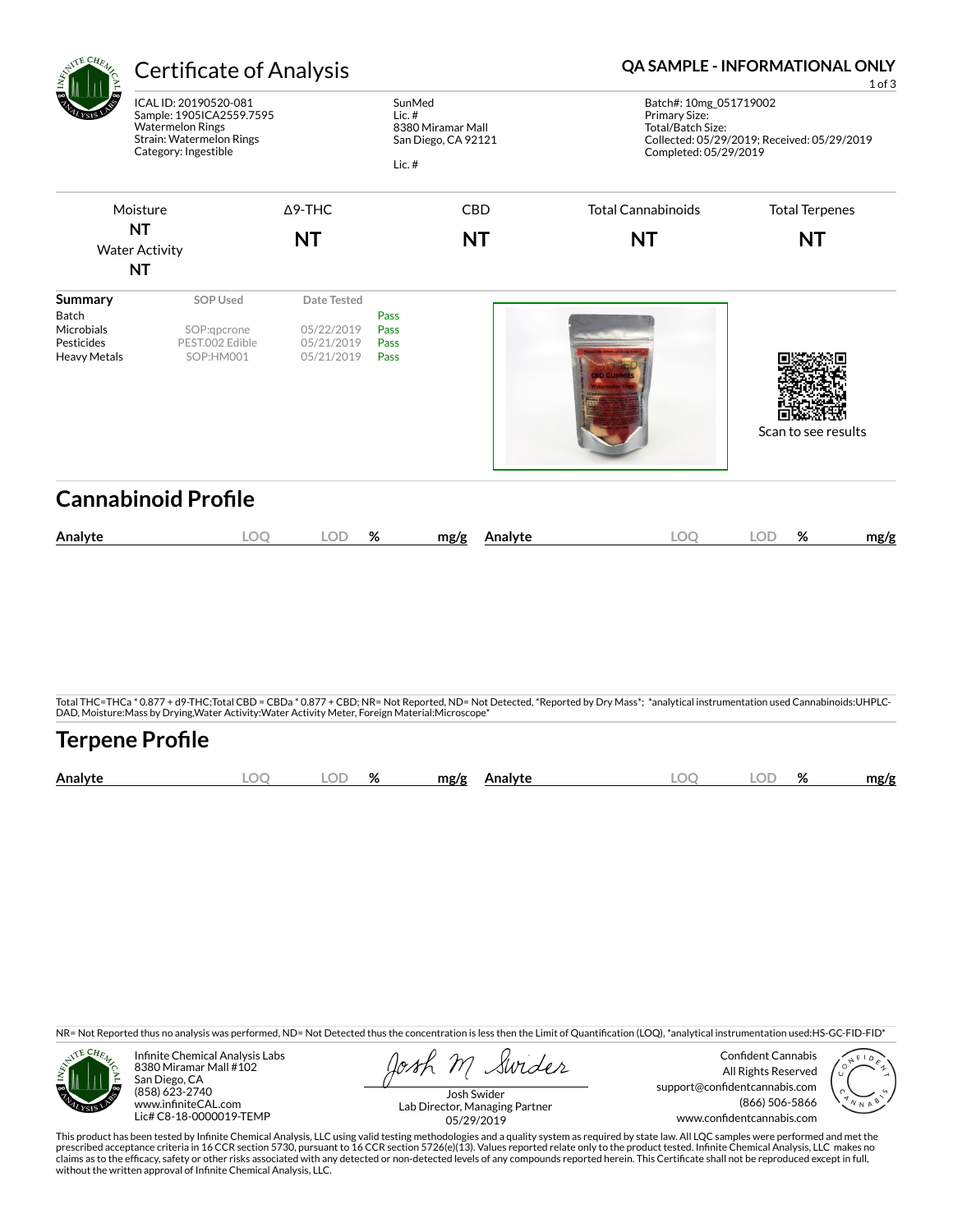

ICAL ID: 20190520-081 Sample: 1905ICA2559.7595 Watermelon Rings Strain: Watermelon Rings Category: Ingestible

SunMed Lic. # 8380 Miramar Mall San Diego, CA 92121

### Certificate of Analysis **Certificate of Analysis QA SAMPLE - INFORMATIONAL ONLY**

Batch#: 10mg\_051719002 Primary Size: Total/Batch Size: Collected: 05/29/2019; Received: 05/29/2019 Completed: 05/29/2019

2 of 3

Lic. #

# **Residual Solvent Analysis**

| Category 1 | ОC | LUL' | Limit | <b>Status</b> | Category | $\Omega$ | LOD | ∟imit | Status | Category 2 | OC | .OD | Limit | Status |
|------------|----|------|-------|---------------|----------|----------|-----|-------|--------|------------|----|-----|-------|--------|
|            |    |      |       |               |          |          |     |       |        |            |    |     |       |        |

NR= Not Reported thus no analysis was performed, ND= Not Detected thus the concentration is less then the Limit of Quantification (LOQ) ,\*analytical instrumentation used=HS-GC-FID-FID\*

## **Heavy Metal Screening**

|         |           | LOC  | OD.       | Limit | <b>Status</b> |
|---------|-----------|------|-----------|-------|---------------|
|         | µg/g      | µg/g | $\mu$ g/g | µg/g  |               |
| Arsenic | <b>ND</b> | 0.1  | 0.05      | 上。つ   | Pass          |
| Cadmium | <b>ND</b> | U. L | 0.05      | U.5   | Pass          |
| Lead    | <b>ND</b> |      | 0.05      | U.J   | Pass          |
| Mercury | <b>ND</b> |      | 0.05      |       | Pass          |

NR= Not Reported thus no analysis was performed, ND= Not Detected thus the concentration is less then the Limit of Quantification (LOQ), \*analytical instrumentation used:ICP-MS\*

### **Microbiological Screening**

|                               | <b>Result</b> | <b>Status</b> |
|-------------------------------|---------------|---------------|
| Aspergillus flavus            | <b>NR</b>     | <b>NT</b>     |
| Aspergillus fumigatus         | <b>NR</b>     | <b>NT</b>     |
| Aspergillus niger             | NR            | <b>NT</b>     |
| Aspergillus terreus           | NR            | <b>NT</b>     |
| shiga toxin-producing E. coli | Not Detected  | Pass          |
| Salmonella SPP                | Not Detected  | Pass          |

ND=Not Detected; \*analytical instrumentation used:qPCR\*



Infinite Chemical Analysis Labs 8380 Miramar Mall #102 San Diego, CA (858) 623-2740 www.infiniteCAL.com Lic# C8-18-0000019-TEMP

Josh M Swider

Confident Cannabis All Rights Reserved support@confidentcannabis.com (866) 506-5866 www.confidentcannabis.com



Josh Swider Lab Director, Managing Partner 05/29/2019

This product has been tested by Infinite Chemical Analysis, LLC using valid testing methodologies and a quality system as required by state law. All LQC samples were performed and met the prescribed acceptance criteria in 16 CCR section 5730, pursuant to 16 CCR section 5726(e)(13). Values reported relate only to the product tested. Infinite Chemical Analysis, LLC makes no<br>claims as to the efficacy, safety o without the written approval of Infinite Chemical Analysis, LLC.